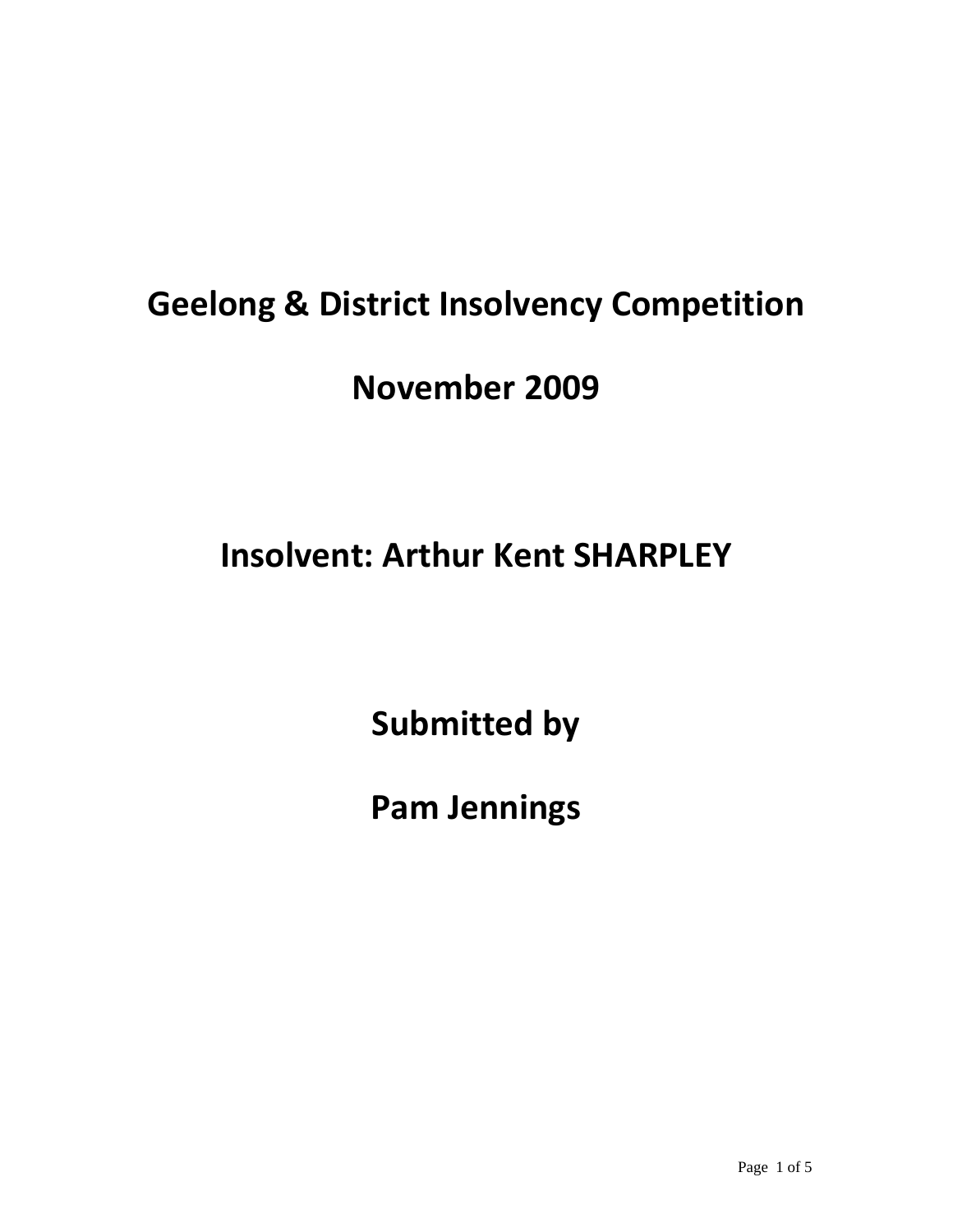#### **DRIVEN TO DRINK or DRINK DRIVING??**

#### **ARTHUR KENT SHARPLEY 1825 - 1893**

The rippling effect of a family's history was still having a presence some seventy-five years later when my grandfather, Gordon Sharpley, finally retired from accountancy at the age of 80 and decided to trace his family tree. He had been involved in several Shire histories during his work in municipal affairs and had a great interest in local history and now had time to find his own roots. I remember him speaking about a letter from Mr Harry Nunn, giving him precise details about the ship our Sharpley family arrived on. No computer or internet then! Suddenly grandfather stopping researching, never told us what he'd found and never spoke of the matter again.

It was not until a further eleven years later when I caught the 'gene bug', that I recalled the paperwork that my late grandfather had placed away. My mother now had it in her care and so I was keen to pick up where he had left off, never suspecting what I would find……

My grandfather's father, Arthur Kent Sharpley, was born in c.1825 in Clojordon, Co.Tipperary, Ireland. It appears that in his teens, Arthur left Ireland for the United States of America where he joined the US Army. Exactly what evolved is unknown but he was to eventually receive an US Army pension, which was still paid to him each month, in Australia, up until his death.<sup>1</sup>

In 1854 Arthur married Margaret Paisley in Brookland, New York. Margaret was a native of Greenock, Scotland. By the 17th September 1857 Arthur and Margaret, along with their baby son Thomas, were back living in Borris O'Kane, Co.Tipperary when Arthur's father paid the deposit for the family's fare to come to Geelong, to join the rest of the family who had emigrated in 1853.2

When Arthur and Margaret sailed aboard the "Admiral Boxer", on the 25th February 1858 from Plymouth, baby Thomas did not accompany them, presumably he had died. Arthur listed his occupation as 'labourer' and both he and Margaret gave their native place as "Dublin". At journey's end the couple made their way to Arthur's parents' home in Autumn Street, Ashby.3 Only eight days prior to their first Australian Christmas, their first born colonial child, Robert, was born. Arthur listed his occupation as 'labourer'.<sup>4</sup>

Arthur and Margaret were to live in numerous parts of Geelong West while rearing a further 10 children [2 of their children died at the ages of eight and three<sup>5</sup>] with Arthur's occupation revealing many different jobs but he appears to have become a clerk for the most part – Arthur could read and write, his own father being a teacher. $6$ 

 $\overline{a}$ 

<sup>1</sup> Court Case (1884 Geelong Advertiser) & Inquest Papers - PROV

<sup>2</sup> Immigration Remittance Regulations Deposits made at the Sub Treasury, Geelong 1856-1858 (GFHG Library)

<sup>3</sup> Assisted Immigration Shipping Lists - GHC

<sup>&</sup>lt;sup>4</sup> St Paul's Church of England, Geelong - Baptism Records

<sup>5</sup> Geelong Cemeteries Trust microfiche records – Western Cemetery, Geelong - GHC

<sup>6</sup> Geelong Rate Books & Noble Street Methodist Church - Baptism Records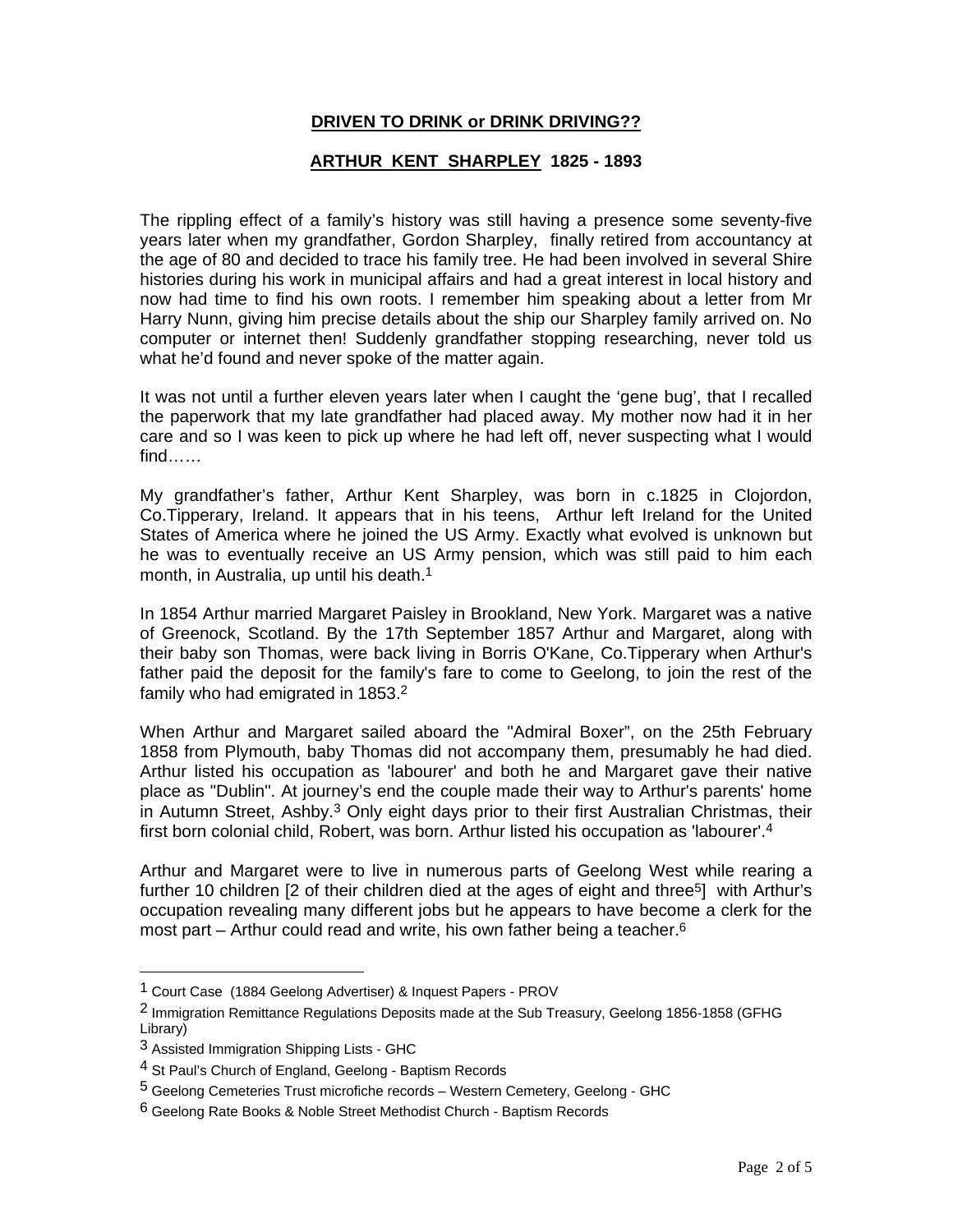On January 18, 1861 Arthur was involved in a debt case against a Mr Thomas. This appears to be the first of many times that Arthur would appear in court for one reason or another. There was no appearance of plaintiff and the defendant applied for costs on ground that he did not owe any money, had no knowledge of the plaintiff and why he had been sued. Showed receipt and court, said that debt had been settled only after a summons was served. The case was dismissed & application for costs not entertained.<sup>7</sup>

On the 3rd February 1865, Arthur was admitted to the Geelong Hospital suffering an extensive scalp wound. Arthur had been driving a cart down the Fyansford Hill when the horse bolted half way down and in attempting to use the break, the cart overturned and Arthur suffered a severe injury. The scalp on the right of his head and eyelid was torn as well as a severe leg injury. On admittance to the Geelong Hospital it was stated that it was the worst scalp wound in the last 5 years at the hospital. After a two month stay, Arthur was finally discharged on the 7th April.<sup>8</sup>

He was again admitted on the 16th October of the same year for 14 days, the cause being an 'extrusion'. The company, which signed for Arthur's admission, was the brewing company, Volum & Co. Arthur gave his occupation 'clerk', an indication that he must have been in the employ of this company.

Whether this injury led to Arthur becoming an alcoholic to ease head pain or whether he was an alcoholic prior which caused the accident will never be known – but it is a significant event that obviously affected Arthur. According to a post mortem examination conducted after Arthur's death, it was stated that "Arthur had suffered a fractured skull which might affect his mind." As my grandfather was totally against liquor and I now suspect that life at home was not easy with Arthur's bouts of heavy drinking.

On 31 December 1869 Arthur appears at the Newtown/Chilwell Police Court concerning a case over night soil in Mr Down's garden.9

On 26 November, 1877 Arthur was listed in the *Geelong Advertiser* for insolvency with debts of £98-7-0 and assets of only £5-0-0 ['a small quantity of household goods'], resulting in a deficiency of £93-7-0. Arthur's reason for not being able to pay these debts was due to an 'unfavourable judgement handed down in the County Court at Colac'. Exactly what this means is unknown for Arthur's son, Robert, had been brought before the Colac Courts for ill conduct during an apprenticeship with Mr George Turner, a chemist at Colac, but the case was dismissed and hence if Arthur had been named as the defendant then no costs were involved. Arthur gave his occupation as 'tailor' but this was crossed out and 'clerk' written in.

Among his creditors were two of his brother-in-laws, Aquilla P Kent (Geelong, grocer) and James Manson Tulloch (Geelong, draper) along with:

- D K Dredge Colac teacher
- Frederick Pether Geelong carpenter
- Thomas Nicholls- Geelong grocer
- Mr Whitelaw Geelong grocer
- Martin & Sons Geelong- timber merchants

 $\overline{\phantom{a}}$ 

<sup>7</sup> Geelong Advertiser 18.1.1861

<sup>8</sup> Geelong Advertiser 4 Feb 1865

<sup>9</sup> Geelong Advertiser 2 Jan 1869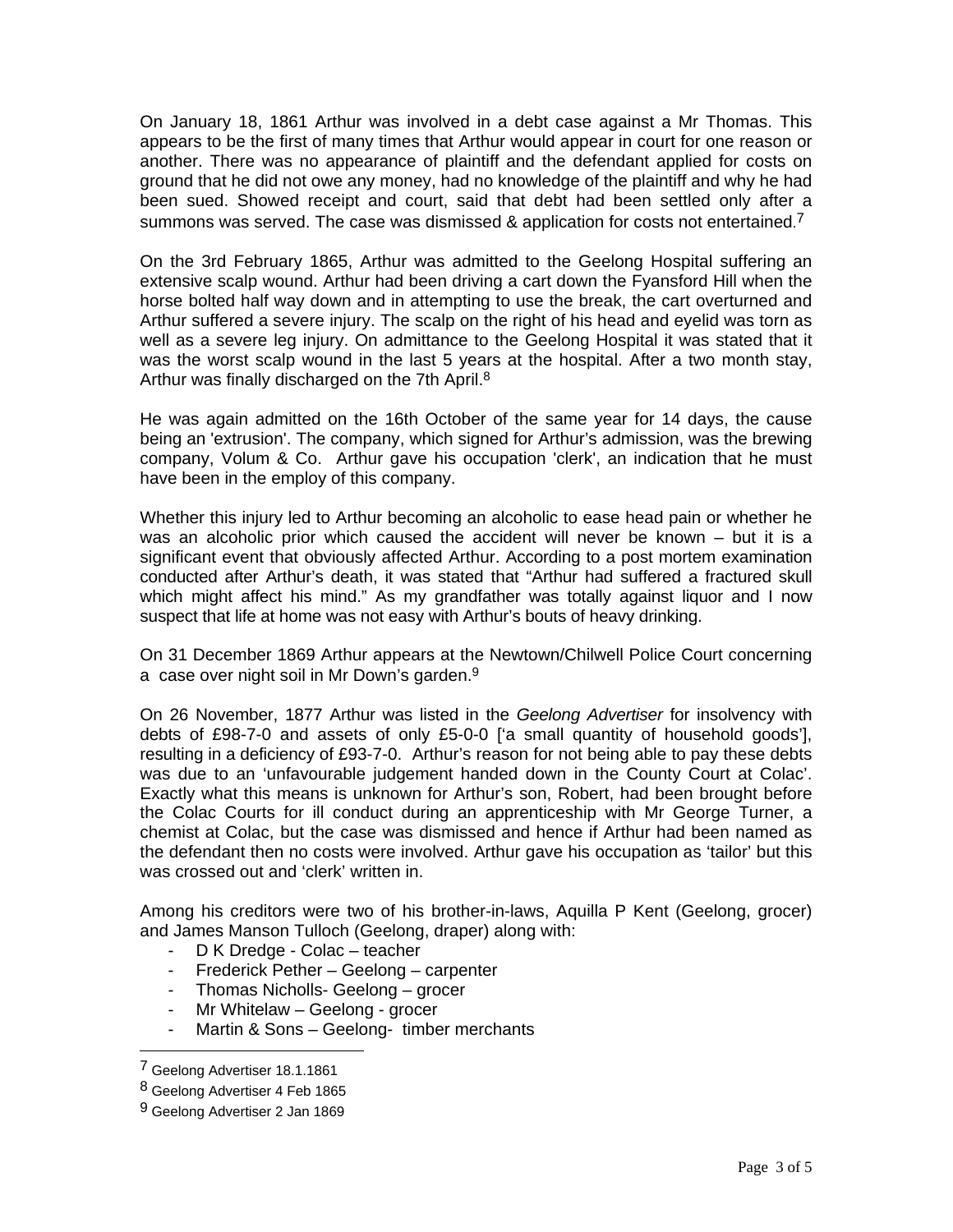- G F Turner- Colac chemist.
- J Tredgold Geelong butcher
- Strong & Pierce Geelong boot manufacturers
- Mr Sutherland, Thomas Craven, J M Watson and Mr McKenzie all of Geelong.10

In November 1884 Arthur again was involved in money matters, this time being taken to court by a William Pittaway on a fraud summons for the amount of debt for the payment which an order had previously been made. Pittaway was unable to prove that Sharpley was in a position to pay the debt and the bench declined to make an order<sup>"11</sup>

The amount owing was £9.10.0 Sharpley was threatened with imprisonment for continual interruptions to the hearing saying that he had not earnt a shilling since last November and had been supported by his 'dear wife and good sons'. He owned nothing but the clothes he stood in. Under pressure, Sharpley admitted he had worked with his wife at tailoring and also received a pension of \$4 per month from the United States. Sharpley was ordered to pay £5 to the court and 23/6 costs with the balance to be paid within the month. The money was quickly found by his 'dear wife and good sons'."<sup>12</sup>

At some time after the birth of their last child, my grandfather in 1885, Arthur found employment in Windsor, Melbourne.

On 30 March 1893 Robert Sharpley, their oldest son, was also declared insolvent – like father, like son!<sup>13</sup>

This same year saw Arthur's address as 62 Andrew Street, Prahran, and occupation of 'clerk'. He would return to Geelong at weekends to see his family and was still drinking quite heavily. During his drinking bouts when he was often aggressive or depressed, and often threatened to commit suicide, but his family became used to his threats and took little notice of them, blaming his alcoholism for them.

On 4 May, 1893, however, at the age of 71 years, Arthur did carry out his threat - hanging himself. He had been drinking heavily on that day, and at about 5.00 p.m. packed some goods into a bag and told his wife that he was returning to Melbourne. He refused tea which Margaret was preparing, and bade farewell to the younger children. Shortly after his departure, Margaret went into his room and found a suicide note which he had left. Margaret went and reported the fact to her son, Thomas, who was working as a painter in Foster Street, South Geelong, at the time. On reading the note, Thomas told his mother not to worry because his father had often left notes of a similar fashion. Margaret was worried because Arthur had been drinking heavily, but she asked Thomas to report the matter to the police. He therefore reported the matter to Sgt. Dawson, who advised him to go home and care for his father, not realising that Arthur had by this stage left his home. The following morning Arthur's body was discovered in an old shed at the back of the residence of George Hartley, of Belmont.14

 $\overline{\phantom{a}}$ 

<sup>10</sup> Insolvency Papers – PROV VPRS 815/107/2896 & Victorian Government Gazette 30 Nov 1877

<sup>11 &</sup>quot;Geelong Advertiser" 17.11.1884

<sup>12 &#</sup>x27;Geelong Advertiser 3.9.1985

<sup>13</sup> Insolvency Papers – PROV VPRS/815/120/337

<sup>14</sup> Inquest Report – 1893 - PROV